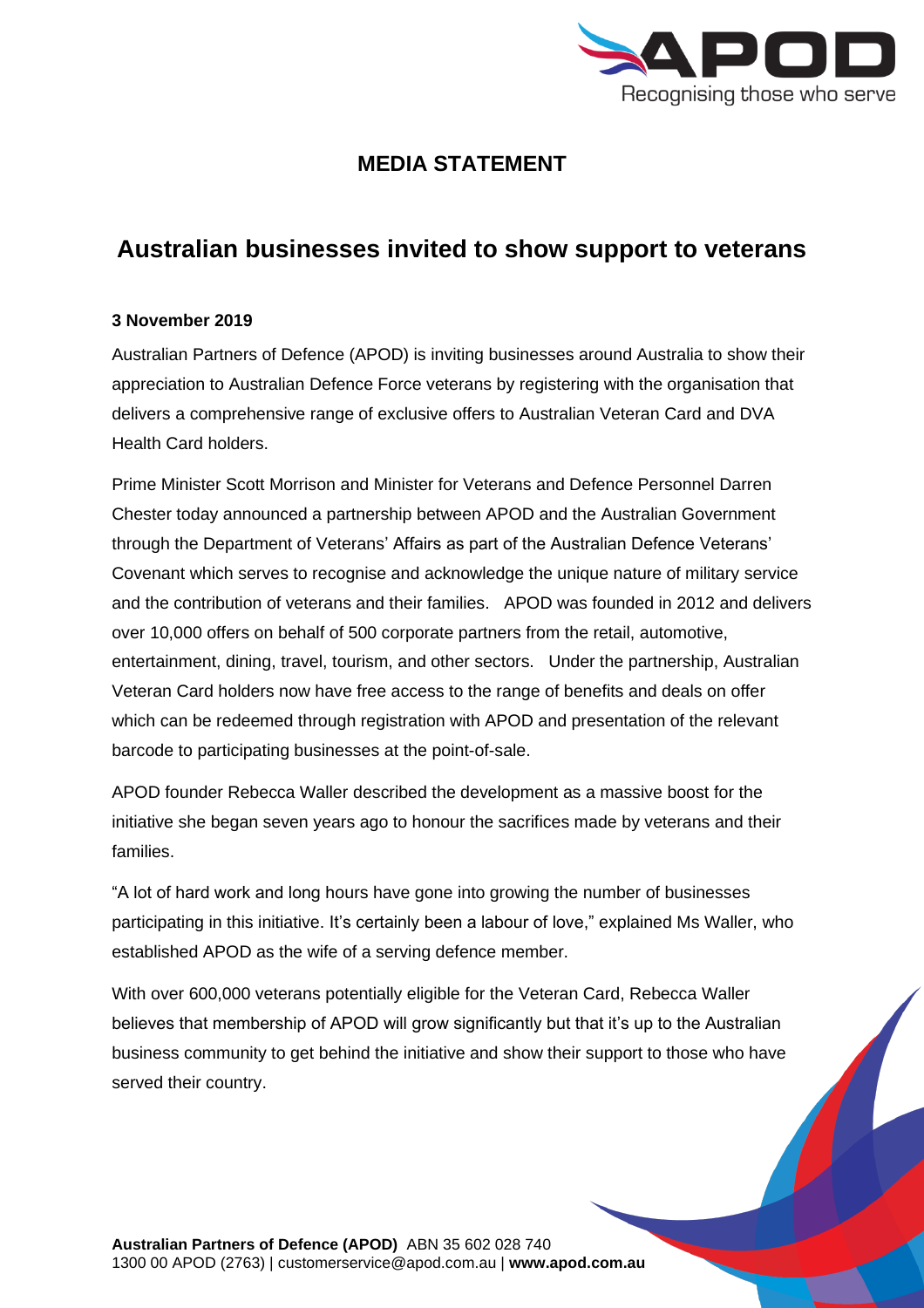"We have made it really easy for businesses to get involved and put their gratitude on display by developing special offers for defence veterans and their families," Ms Waller explained.

Ms Waller said that APOD is a win-win for businesses and veterans.

"Unlike similar initiatives, there is no charge for businesses to get involved as partners of APOD and they get to promote their brands, products and services to a large audience. There is everything to gain from getting involved," stated Ms Waller.

"The benefit with APOD is that veterans don't have to go searching for businesses that support them and organisations don't have to spend time and resources trying to reach them either," explained Ms Waller.

Mr Chester said the partnership would give Australian business owners a way to say 'thank you for your service'.

"We are proud to be partnering with APOD to ensure veterans can easily find local businesses in their area that are showing that respect and recognition of their service," Mr Chester said.

APOD was founded in 2012 by veteran families *for* veteran families. Eligible Australian Defence Force personnel, reservists, allied forces and the immediate family members of Veteran Card holders are also entitled to APOD's benefits for a nominal monthly subscription fee.

"The range of offers we have secured to date is very comprehensive and with government's support it's only going to get better. It brings me great joy to know that veterans and their families can benefit from this program daily, and I hope that every time they do, they are reminded of their country's gratitude," added Ms Waller.

"We have established a thriving platform in the seven years we have been in operation and we are delighted to be such an important part of the Australian Defence Veterans' Covenant."

Ms Waller believes that federal government endorsement will add value to the ongoing process of attracting business partners to ensure the sustainability and further development of the program.

"With APOD now being part of the Australian Defence Veterans' Covenant, it has been empowered to reach its full potential and make a difference to the lives of veterans across the country," explained Ms Waller